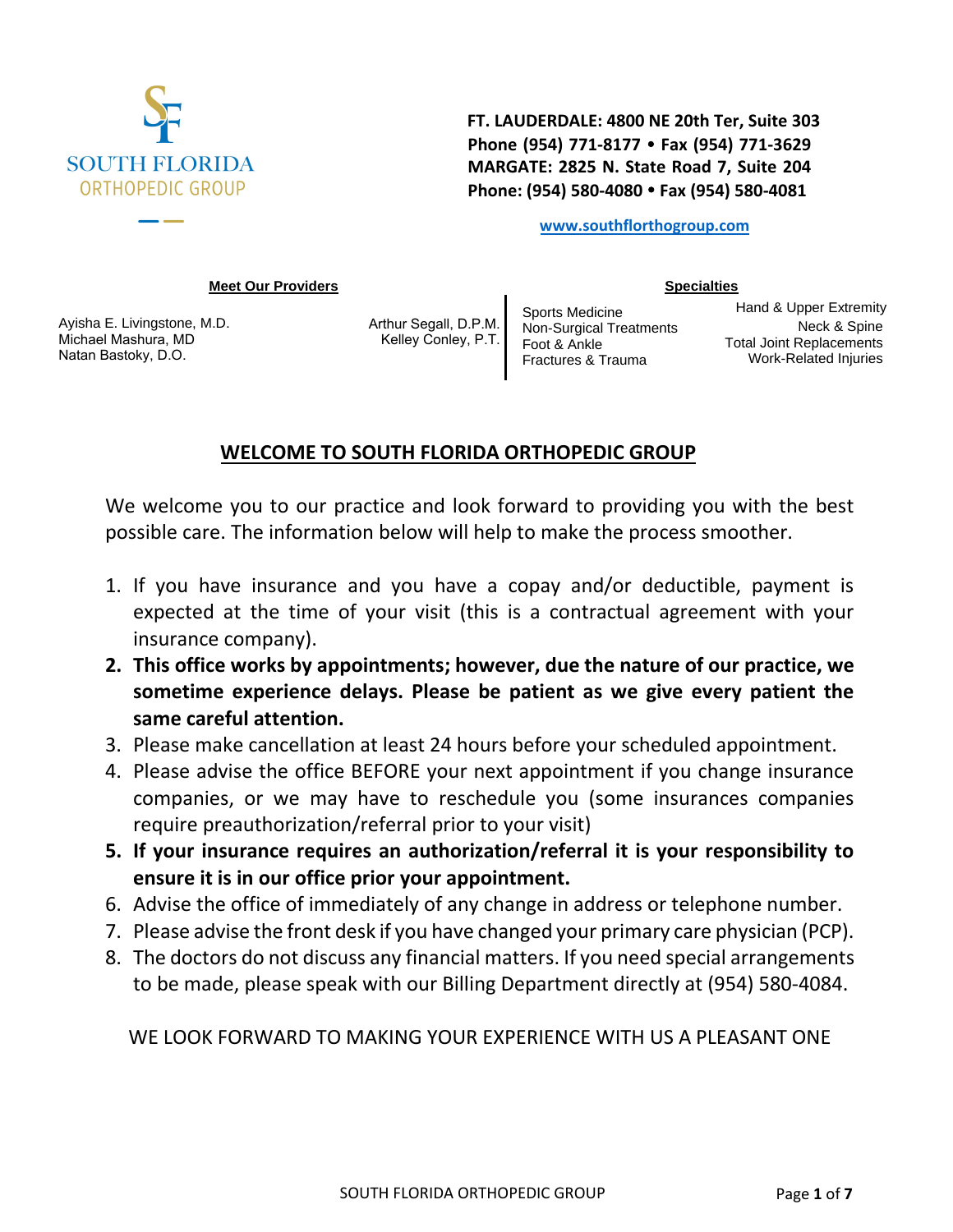### **HIPAA NOTICE OF PRIVACY PRACTICES**

THIS NOTICE DESCRIBES HOW MEDICAL INFORMATION ABOUT YOU MAY BE USED AND DISCLOSED AND HOW YOU CAN GET ACCESS TO THIS INFORMATION

### **PLEASE REVIEW IT CAREFULLY**

SOUTH FLORIDA ORTHOPEDIC GROUP is required by law to maintain the privacy and confidentially of your protected health information and to provide our patients with notice of our legal duties and privacy practices with respect to your protected health information.

#### **DISCLOSURE OF YOUR HEALTH CARE INFORMATION**

#### **Treatment**

We may disclose your medical or health information to other healthcare professionals, coaches, and immediate family members to include spouse, parents, adult, children, guardians, and insurance companies for the purpose of treatment, payment, or healthcare operations.

Example: "On occasions, it may be necessary to seek consultation regarding your condition from the other healthcare providers associated with SOUTH FLORIDA ORTHOPEDIC GROUP."

#### **Payment**

We may disclose your medical or health information to your insurance provider for the purpose of payment or healthcare operations.

Example: "As a courtesy to our patients, we will submit an itemized billing statement to your insurance carrier for the purpose of payment to SOUTH FLORIDA ORTHOPEDIC GROUP, for health care services rendered. If you pay for your health care services personally, we will provide an itemized billing to your insurance carrier for the purpose of reimbursement to you. The billing statement contains medical information, including diagnosis, date of injury or condition, and codes which describe the health care services received."

#### **Workers' Compensation**

We may disclose your medical or health information as necessary to comply with State Workers' Compensation Laws.

#### **Emergencies**

We may disclose your medical of health information to notify or assist in notifying a family member, or another person responsible for your care about your medical condition or in the event of an emergency or in the event of your death.

#### **Public Health**

As required by law, we may disclose your medical or health information to public health authorities, for purposes related to: preventing or controlling disease, injury or disability, reporting child abuse or neglect, reporting domestic violence, reporting to the Food and Drug Administration problems with products and reactions to medications, and reporting disease or infection exposure.

#### **Judicial and Administrative Proceedings**

We may disclose your medical or health information in the course of any administrative or judicial proceeding.

#### **Law Enforcement**

We may disclose your medical or health information to a law enforcement official for purposes such as identifying or locating a suspect, fugitive, material witness or in missing person, complying with a court order or subpoena, and other law enforcement purposes.

#### **Deceased Person**

We may disclose your medical or health information to coroners or medical examiners.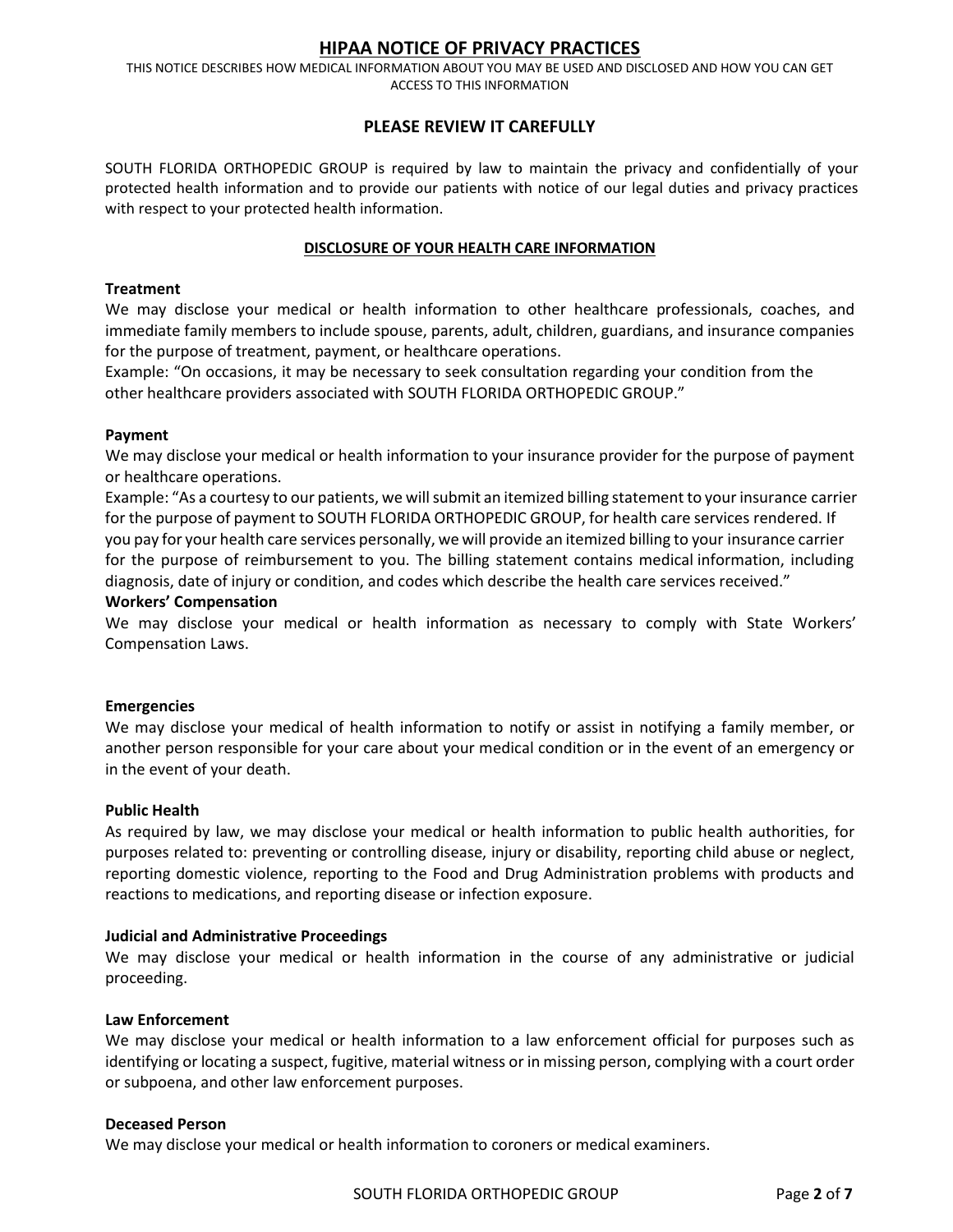#### **Research**

We may disclose your medical or health information to researchers conducting research that has been approved by an Institutional Review Board.

#### **Public Safety**

It may be necessary to disclose your medical or health information to appropriate persons in order to prevent or lessen a serious and imminent threat to the health or safety of a particular person or to the general public. In addition, we may disclose your medical or health information for military, national security, prisoner, and government benefits purposes.

#### **Marketing**

We may contact you for marketing purposes, or fund raising purposes as described below. Example:

"It is our practice to participate in charitable events to raise awareness, foot donations, gifts, money, etc. During these times we may send you a letter, postcard, invitation, or call your home to invite you to participate in the charitable activity. It is not our policy to disclose any personal health information about your condition for the purpose of SOUTH FLORIDA ORTHOPEDIC GROUP sponsored fund raising events."

#### **Calls at home**

As a courtesy to our patients, it is our policy to call your home on the evening prior to your scheduled appointment to remind you of your appointment time. If you are not at home, we will leave you a reminder message on your answering machine. No personal health information will be disclosed during this recording or message other than the date and time of your scheduled appointment along with a request to call our office if you need to cancel or reschedule your appointment.

#### **Health Information Rights**

- You have the right to request restrictions on certain used and disclosures on your health information. However, please be advised that SOUTH FLORIDA ORTHOPEDIC GROUP is not required to agree to the restriction that you requested.
- You have the right to have your health information received or communicated through an alternative method or sent to an alternative location other than the usual method of communication of delivery. (based upon patient's request)
- You have the right to inspect and/or copy your health information.
- You have the right to request that SOUTH FLORIDA ORTHOPEDIC GROUP amend your protected health information. However, please be advised that SOUTH FLORIDA ORTHOPEDIC GROUP is not required to amend your protected health information. In case you request to amend your protected health information is denied, you will be provided with an explanation of our denial reason(s) and information about how you can disagree with the denial.
- You have the right to receive an accounting of disclosures of your protected health information made by SOUTH FLORIDA ORTHOPEDIC GROUP.
- You have the right to a paper copy of this Notice of Privacy Practices at any time upon your request.

#### **CHANGE OR OWNERSHIP**

Please be aware that in the event that SOUTH FLORIDA ORTHOPEDIC GROUP is sold or merged with another organization, your health information/records will become the property of the new owner.

#### **CHANGES TO THIS NOTICE OF PRIVACY PRACTICES**

SOUTH FLORIDA ORTHOPEDIC GROUP reserves the right to amend this Notice of Privacy Practices at any time in the future, and make the new provisions effective for all information that it maintains and until such amendment is made, SOUTH FLORIDA ORTHOPEDIC GROUP is required by law to comply with this notice.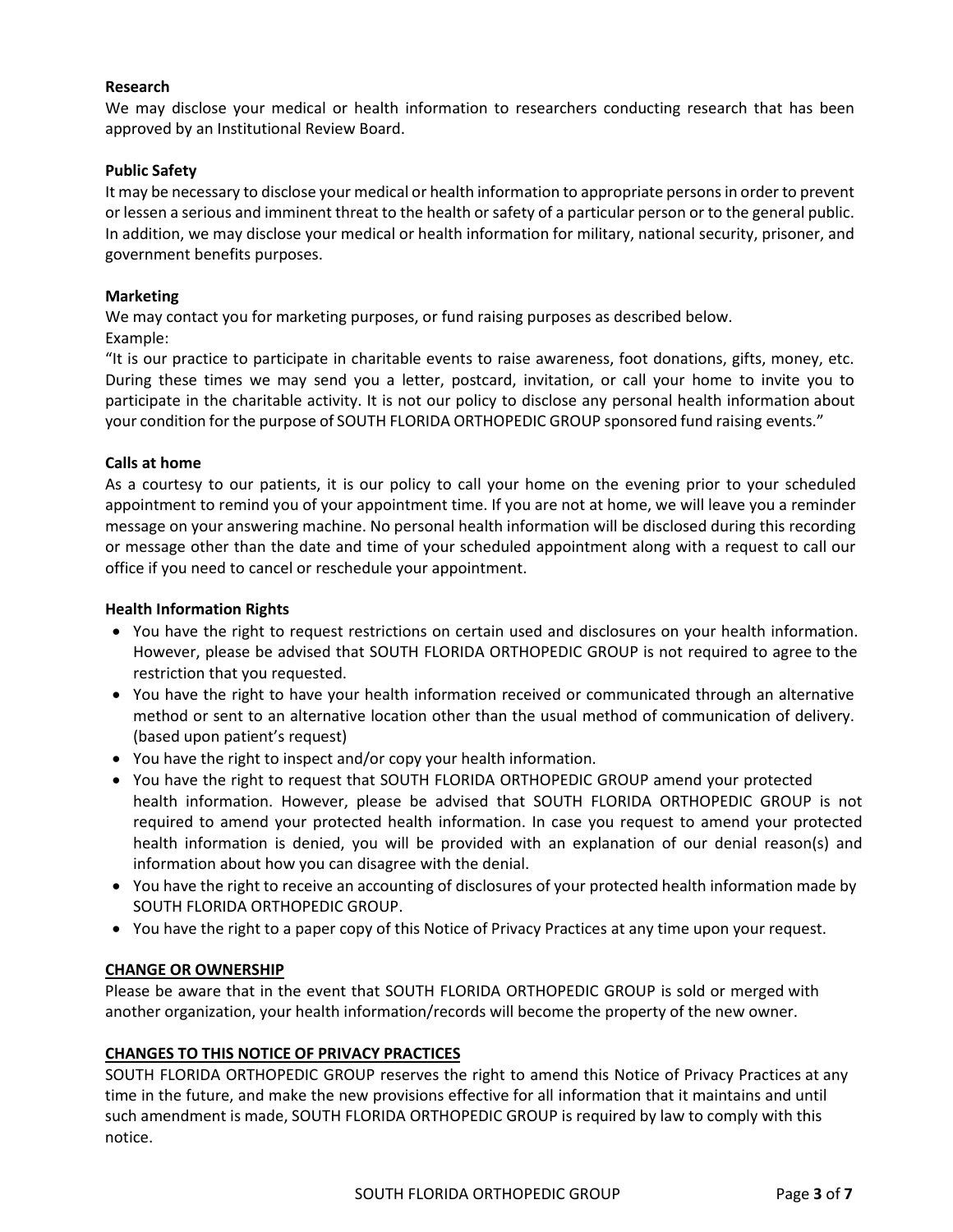## **WELCOME TO SOUTH FLORIDA ORTHOPEDIC GROUP**

|              | WOULD YOU LIKE OUR MONTHLY NEWSLETTER?  L NO  L YES                              |  |  |  |
|--------------|----------------------------------------------------------------------------------|--|--|--|
|              |                                                                                  |  |  |  |
|              |                                                                                  |  |  |  |
|              |                                                                                  |  |  |  |
|              |                                                                                  |  |  |  |
|              | IF YES, IS THIS A WORK OR AUTO ACCIDENT? O WORK O AUTO O OTHER _________________ |  |  |  |
|              |                                                                                  |  |  |  |
|              |                                                                                  |  |  |  |
|              |                                                                                  |  |  |  |
|              |                                                                                  |  |  |  |
|              |                                                                                  |  |  |  |
|              |                                                                                  |  |  |  |
|              |                                                                                  |  |  |  |
|              |                                                                                  |  |  |  |
|              |                                                                                  |  |  |  |
|              |                                                                                  |  |  |  |
|              |                                                                                  |  |  |  |
| RELATIONSHIP |                                                                                  |  |  |  |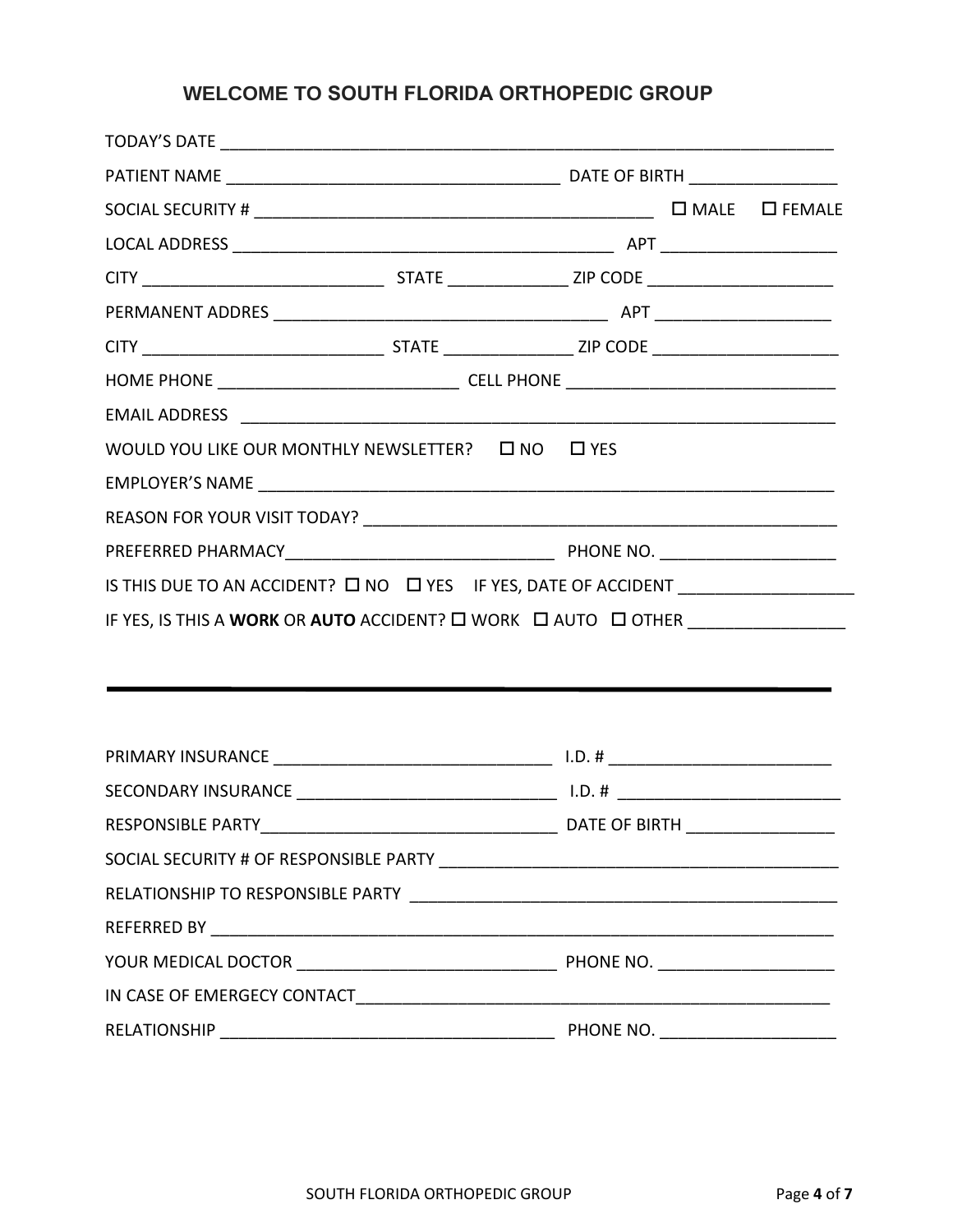# **PATIENT MEDICAL INFORMATION**

| AVERAGE BLOOD PRESSURE READING                                                                               | SYSTOLIC (TOP NUMBER) ___________ DIASTOLIC (BOTTOM NUMBER) ___________                                |                                |  |  |  |  |
|--------------------------------------------------------------------------------------------------------------|--------------------------------------------------------------------------------------------------------|--------------------------------|--|--|--|--|
| <b>DIABETES</b>                                                                                              | IF YOU HAVE HAD ANY OF THE FOLLOWING CONDITIONS, PLEASE CHECK ALL THAT APPLY<br>_______ KIDNEY DISEASE | <b>HIGH CHOLESTEROL</b>        |  |  |  |  |
| HIGH BLOOD PRESSURE ARTHRIS                                                                                  |                                                                                                        | STOMACH PROBLEMS               |  |  |  |  |
| <b>STROKE</b>                                                                                                | INTESTINAL PROBLEMS ASTHMA                                                                             |                                |  |  |  |  |
| <b>HEART DISEASE</b>                                                                                         | <b>GOUT</b>                                                                                            | <b>PHLEBITIS (BLOOD CLOTS)</b> |  |  |  |  |
| THYROID PROBLEMS HEPATITIS                                                                                   |                                                                                                        | <b>ULCERS</b>                  |  |  |  |  |
| <b>HIATAL HERNIA</b>                                                                                         | ____ CANCER                                                                                            | H.I.V                          |  |  |  |  |
| DO YOU HAVE A FAMILY HISTORY FOR ANY OF THE ABOVE MENTIONED CONDITIONS? ONO O<br>YES IF YES, PLEASE EXPLAIN: |                                                                                                        |                                |  |  |  |  |
| ARE THERE ANY OTHER MEDICAL PROBLEMS THAT WE SHOULD BE AWARE OF?                                             |                                                                                                        |                                |  |  |  |  |
| <b>WOMEN ONLY:</b> ARE YOU PREGNANT? $\Box$ NO                                                               | $\Box$ YES                                                                                             |                                |  |  |  |  |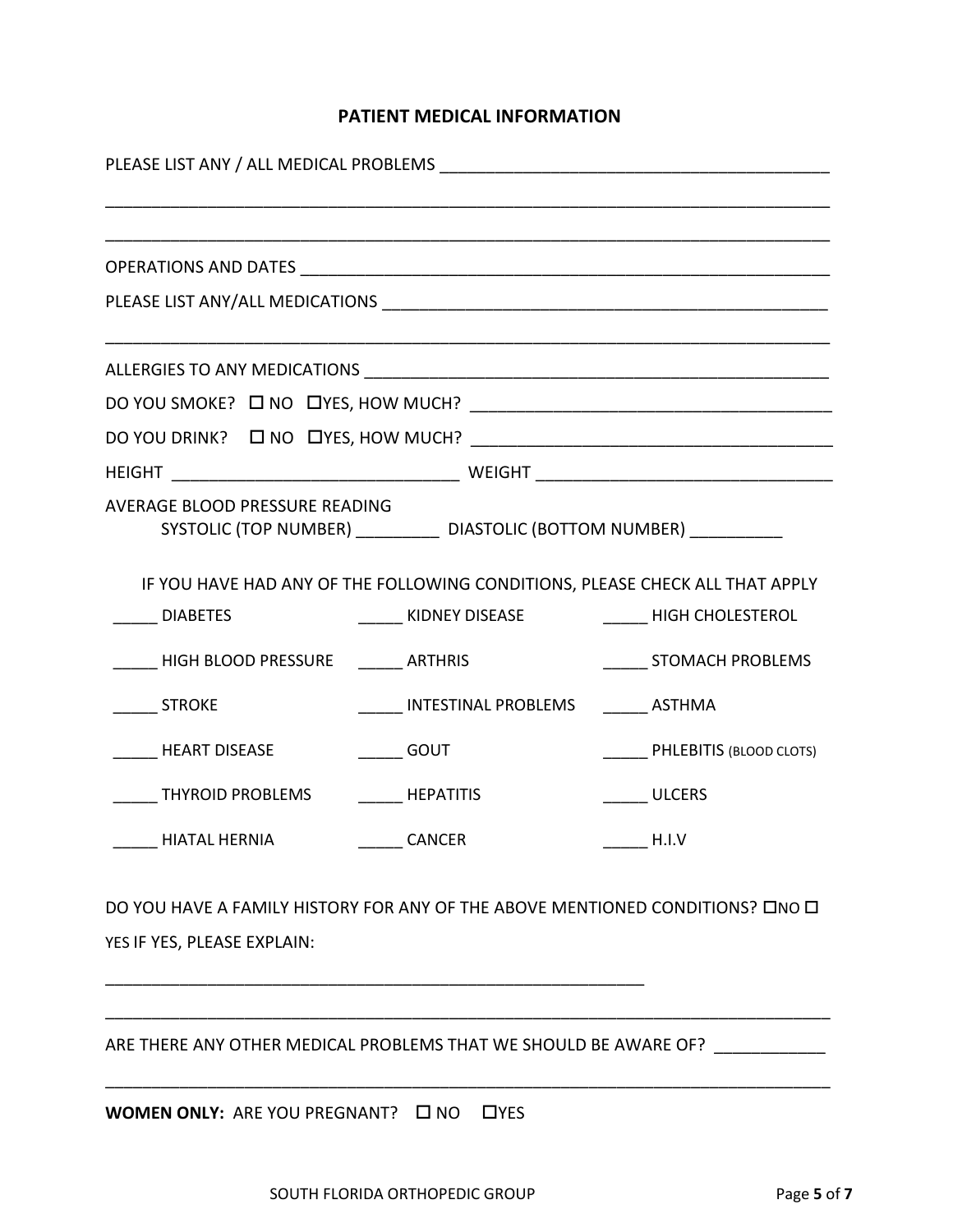#### **PLEASE READ AND SIGN BELOW**

In the event insurance is filed for surgery or other services rendered to me, I hereby authorize this office to release information to my insurance company and assign benefits directly to SOUTH FLORIDA ORTHOPEDIC GROUP.

#### **1. MEDICAL RECORDS RELEASE**

I authorize the release of any/all medical information necessary to process a claim or any related claims for my physician or to my attorney.

#### **2. HMO AND MEDICARE PATIENTS – NON COVERED BENEFITS**

I have been notified by my physician/supplier that Medicare/HMO is likely to deny payment for certain items (i.e. soft goods, outside x-ray review, etc.). If Medicare/HMO denies payment, I agree to be personally and fully responsible for payment.

### **3. SIGNATURE ON FILE/LIFETIME AUTHORIZATION**

The signature below is required by ALL Medicare patients.

I request that payment of authorized Medical benefits be made to my physician/supplier for services rendered and any information needed to determine these benefits for any related services.

*SIGNATURE: \_\_\_\_\_\_\_\_\_\_\_\_\_\_\_\_\_\_\_\_\_\_\_\_\_\_\_\_\_\_\_\_\_\_\_\_\_\_\_\_\_\_ DATE: \_\_\_\_\_\_\_\_\_\_\_\_\_\_\_\_\_\_\_\_\_\_\_\_*

**PAYMENT POLICY:** PLEASE BE AWARE THAT PAYMENT IS DUE AT THE TIME SERVICES ARE RENDERED.

## **ACKNOWLEDGMENT OF RECEIPT**

BY SIGNING BELOW, I ACKNOWLEDGE THAT I HAVE RECEIVED A COPY OF NOTICE OF PRIVACY PRACTICES BY ORTHOPEDIX MD CENTERS OF EXCELLENCE.

**NAME:** \_\_\_\_\_\_\_\_\_\_\_\_\_\_\_\_\_\_\_\_\_\_\_\_\_\_\_\_\_\_\_\_\_\_\_\_\_\_\_\_\_\_\_\_\_\_

**PLEASE PRINT YOUR NAME** 

#### *SIGNATURE: \_\_\_\_\_\_\_\_\_\_\_\_\_\_\_\_\_\_\_\_\_\_\_\_\_\_\_\_\_\_\_\_\_\_\_\_\_\_\_ DATE: \_\_\_\_\_\_\_\_\_\_\_\_\_\_\_\_\_\_\_\_\_\_\_\_*

With my signature I agree that SOUTH FLORIDA ORTHOPEDIC GROUP and its collections department/agency may contact me at any of the phone numbers I have provided to discuss all balances pertaining to my account. SFOG also has permission to contact me via email if any or all of my phone number have been changed or disconnected.

| FOR OFFICE USE ONLY                                                                        |       |                                                                                                |             |  |  |
|--------------------------------------------------------------------------------------------|-------|------------------------------------------------------------------------------------------------|-------------|--|--|
| DATE ACKOWLEDGEMENT WAS RECEIVED:<br><b>OR</b><br>REASON ACKNOWLEDGEMENT WAS NOT OBTAINED: |       | and the state of the state of the state of the state of the state of the state of the state of |             |  |  |
| STAFF NAME:                                                                                | DATE: | OFFICE LOCATION:                                                                               | (EAST/WEST) |  |  |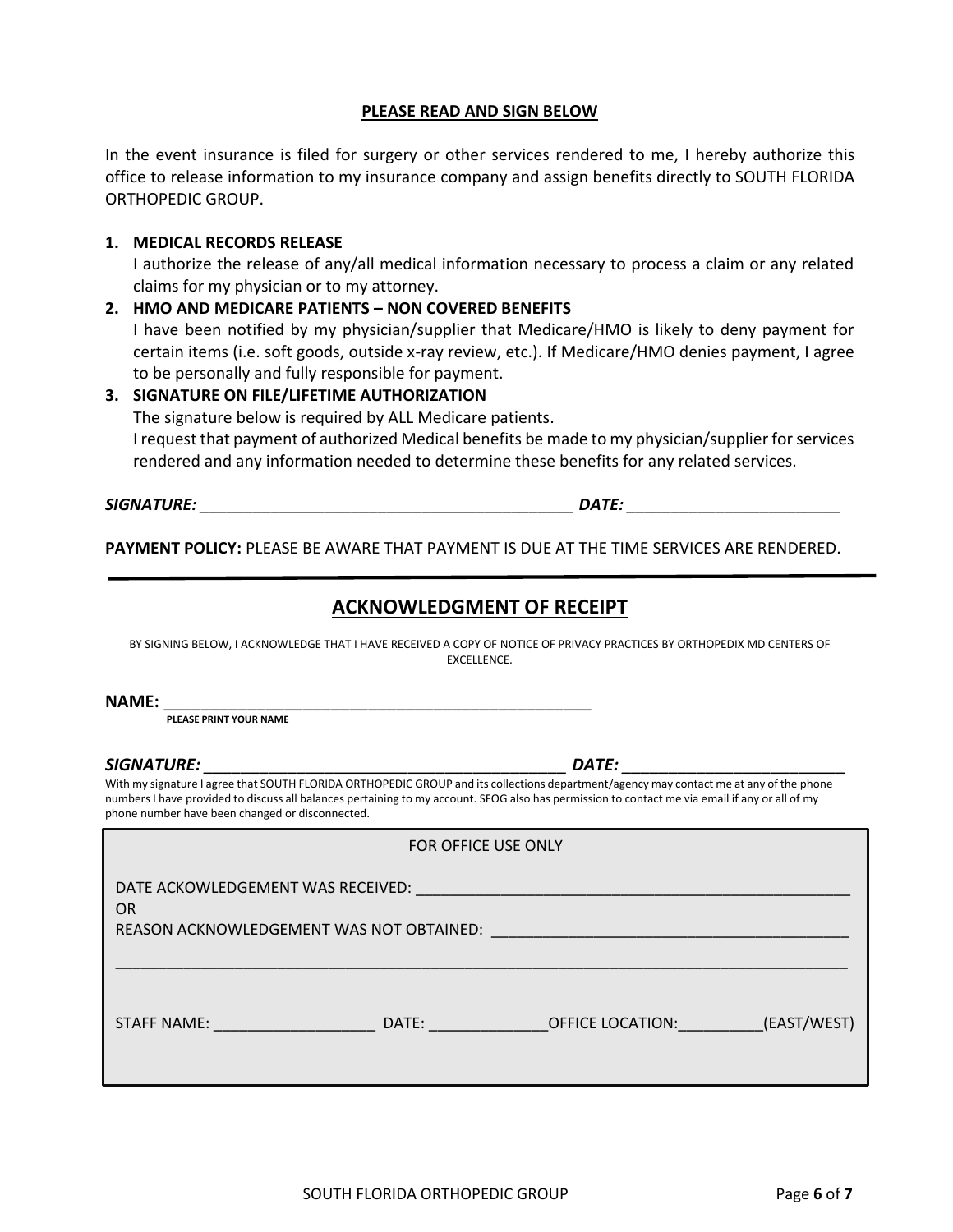# **CANCELLATION POLICY**

Our cancellation policy states that any scheduled appointment (either an office visit or procedure) must be cancelled with a 24 hour advanced notice, during normal operation hours (Monday through Friday; 8:30 am – 4:30 pm). Cancellations with less than 24 hour notice of scheduled appointment is noted as an **"untimely cancellation"**, and any missed appointment is labeled as a **"no show."**

We understand that there are times when you must miss an appointment due to emergencies or obligations for work or family. However, when you do not call to cancel an appointment, you may be preventing another patient from getting much needed treatment. Conversely, the situation may arise where another patient fails to cancel and we are unable to schedule you for a visit due to seemingly "full" appointment book.

Please be informed that it is the policy of SOUTH FLORIDA ORTHOPEDIC GROUP to monitor and manage appointment "no shows."

Patients who fail to arrive for a scheduled appointment, without a 24 hour advanced notice, will be considered a "no show."

Patients who consistently fail to arrive for more than (1) scheduled appointment are considered a CHRONIC "no show."

### **"No show" appointments will incur the following fee: Follow up appointment \$30.00**

Please note that this fee will not be covered by your insurance company. *You MUST pay this fee in full* before a future appointment can be made. Chronic "no show" patients are subject to dismissal from the practice.

By signing below, I have reviewed the above, fully understand and agree with the terms provided herein.

**NAME:** \_\_\_\_\_\_\_\_\_\_\_\_\_\_\_\_\_\_\_\_\_\_\_\_\_\_\_\_\_\_\_\_\_\_\_\_\_\_\_\_\_\_\_\_\_\_\_\_\_\_\_\_\_\_\_\_\_\_\_\_\_\_\_\_\_\_\_\_\_\_\_\_\_\_

**PLEASE PRINT YOUR NAME** 

*SIGNATURE: \_\_\_\_\_\_\_\_\_\_\_\_\_\_\_\_\_\_\_\_\_\_\_\_\_\_\_\_\_\_\_\_\_\_\_\_\_\_\_ DATE: \_\_\_\_\_\_\_\_\_\_\_\_\_\_\_\_\_\_\_\_\_\_\_\_*